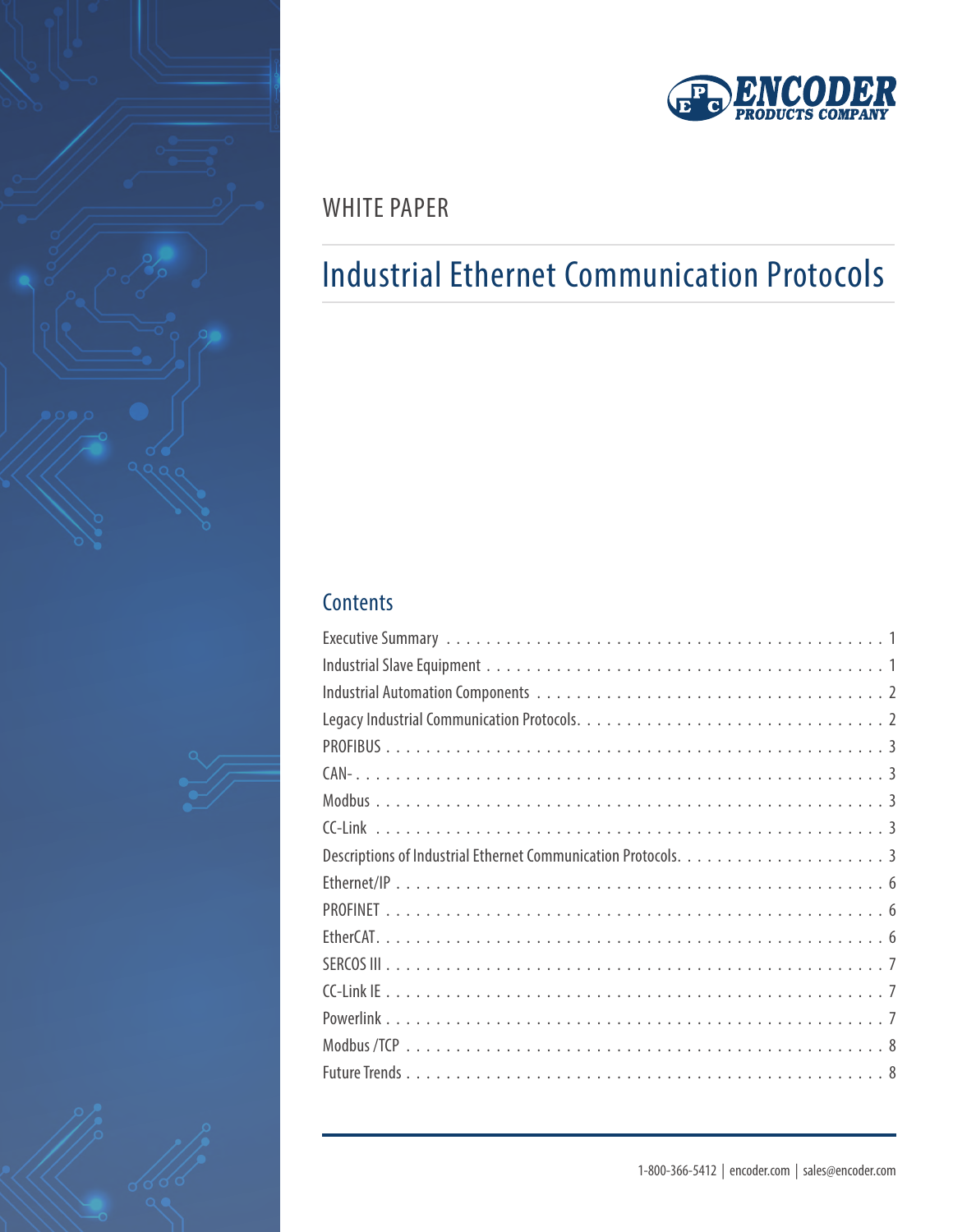

### <span id="page-1-0"></span>Executive Summary

Industrial communications like all technologies, have undergone significant changes. Industry was once dominated by serial networks that utilized the technology that served the contemporary needs of the marketplace. Higher speeds and greater throughput are now needed to facilitate new, more sophisticated slave devices, end-node equipment, together with new applications. As a result, industrial communications equipment has been transitioning to faster, deterministic Ethernet-based technology and communications protocols, yet no specific communications protocol has come to dominate the industry. In today's market slave communications are supported by a multiplicity of communications protocols, each providing its own set of capabilities and advantages.

### Industrial Slave Equipment

Here, we will look at some past serial based protocols together with industrial Ethernet protocols and learn how they fit into the industrial automation world, illustrated in Figure 1, to deliver real-time, determinism, and the low latency required for industrial communications.

Industrial slave equipment presents a host of challenges for manufacturers. Industrial slave equipment includes: programmable logic controllers (PLCs), industrial drives, sensors connected to fieldbuses, human/machine interface systems, grid infrastructure communications, industrial gateways, and other types of systems. Most equipment has been built around hardware-based protocol execution. Equipment manufacturers have had to support different hardware configurations of their products, each tuned to a specific protocol. This situation is triggering a transition for industrial slave communications, toward programmable software-based protocol execution, which enables multiprotocol industrial slave communication systems. Greater programmability is ushering in greater flexibility and agility for manufacturers, enabling them to offer cost-effective configurable solutions to their users who are deploying industrial networks, with a decrease in Total Cost of Ownership (TCO).



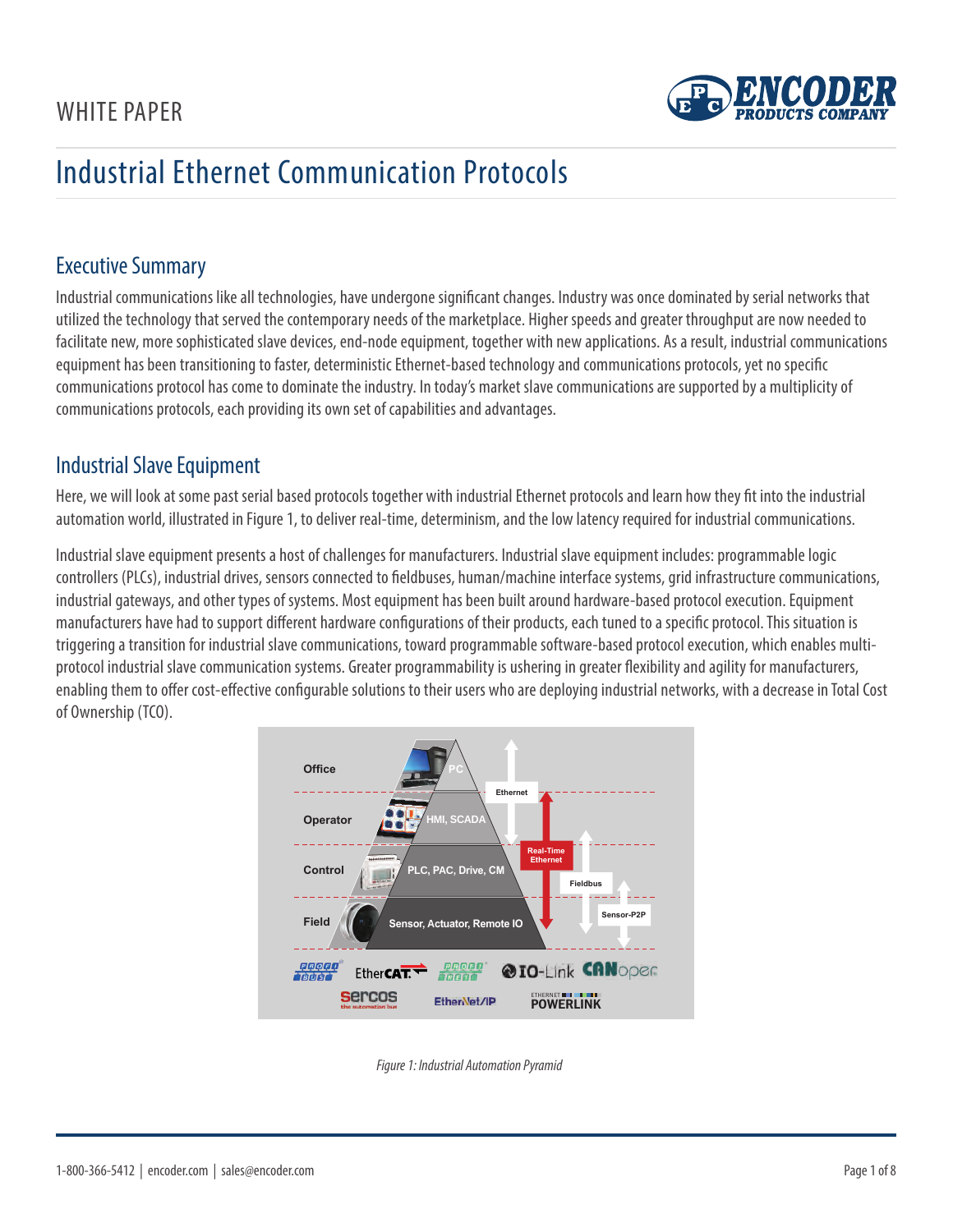

### <span id="page-2-0"></span>Industrial Automation Components

Communication is the backbone of all industrial automation components for efficient production systems. There are four major components in industrial automation including PLC controllers, HMI panels, industrial drives, and sensors. Figure 2 illustrates these primary industrial automation components showing how all work together.

The PLC controller is the nexus of an industrial automation system; it provides relay control, motion control, industrial input and output process control, distributed system, and net-working control for the system.



*Figure 2: Industrial Automation Network*

The HMI is the graphical user interface for industrial control. It provides a command input and feedback output interface for controlling industrial machinery. An HMI is connected through common communication links to other parts of industrial systems.

Industrial drives are motor controllers used for controlling optimal motor operation. They are used in a very diverse range of industrial applications, and come with a wide range of voltage and power levels. Industrial drives include but are not limited to AC and DC drives as well as servo drives that use a motor feedback system to control and adjust the behavior and performance of servo mechanisms.

Sensors provide direct measurement for industrial automation systems that monitor the industrial operating conditions, inspections, position measurements, and much more, in real time. They are an integral part of industrial automation systems and provide trigger points and feedback for system control.

### Legacy Industrial Communication Protocols

First generation industrial communications networks were built on a variety of serial-based interfaces originally created by different companies that later became de-facto standards. The result being many different standards in the marketplace. Large companies were behind these de-facto standards pushing them in the marketplace. Industrial automation equipment companies were then compelled to implement many of these protocols. Many serial-based protocols, including PROFIBUS, CAN bus, Modbus, CC-Link, and standard RS-422/RS-485 remain popular today due to the long life cycles of industrial systems.

These interfaces, many of which are still in use today, were slow and limited by the number of addresses (or number of slave nodes supported) on any one network segment. Throughput rates ranged upward to 12 megabits per second (Mbps) and a network could typically support no more than several hundred addresses for end nodes. These networks made e ective use of the technology of the day and have stood the test of time. While the number of slave nodes supported is still considered sufficient, when combined with slow bus speeds, the time to exchange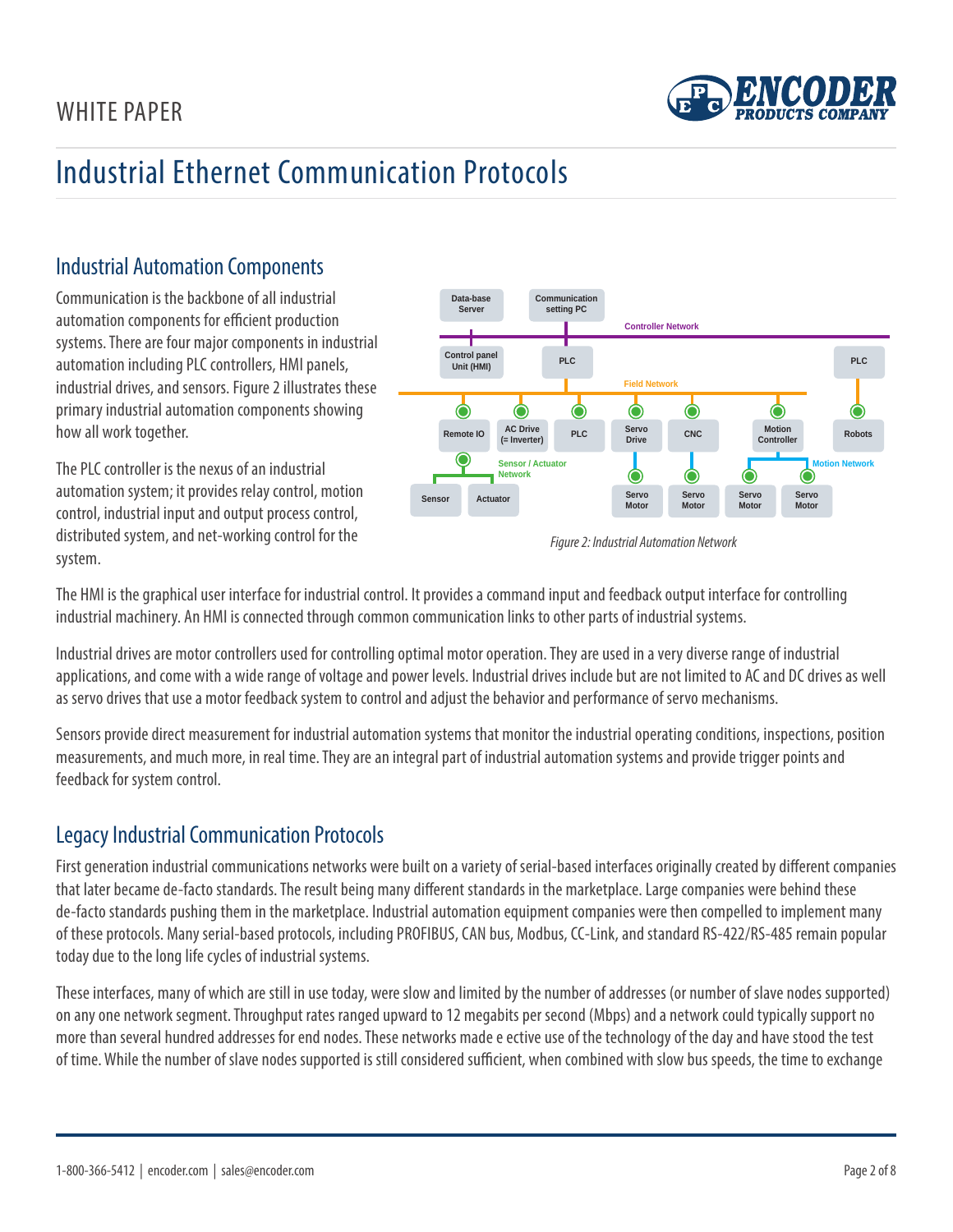

<span id="page-3-0"></span>data between master and slave increases. This is especially critical as end nodes get more sophisticated with higher sensor integration, added intelligence, greater spatial separation, and eventually more data.

### **PROFIBUS**

PROFIBUS is widely deployed in industrial automation systems including those for factory and process automation. PROFIBUS provides digital communication for process data and auxiliary data with speeds up to 12 Mbps supporting up to 126 addresses.

### **CAN-**

Control Area Network (CAN) bus, is a high-integrity serial bus system. It was originally created as an automotive vehicle bus and later came to be used as one of the fieldbuses for industrial automation. It provides a physical and data link layer for serial communication with speeds up to 1 Mbps. CANopen and DeviceNet are higher level protocols standardized on top of CAN bus to allow interoperability with devices on the same industrial network. CANopen supports 127 nodes on the network while DeviceNet supports 64 nodes on the same network.

#### **Modbus**

Modbus is a simple, robust and openly published, royalty free serial bus that connects up to 247 nodes together in the link. Modbus is easy to implement and runs on RS-232 or RS-485 with physical links speeds up to 115K baud.

#### **CC-Link**

CC-Link was originally developed by the Mitsubishi Electric Corporation in 1997 and is a popular open-architecture, industrial network protocol in Japan and Asia. CC-Link is based on RS-485 and can connect with up to 64 nodes on the same network with speeds up to 10 Mbps.

### Descriptions of Industrial Ethernet Communication Protocols

Ethernet is cost effective and ubiquitous, offering common physical links with increased speed. As a result, many industrial communication systems are moving to Ethernet based solutions as illustrated in Figure 3. As the applications running on industrial networks became more sophisticated, they required greater and faster data transfer speeds. Ethernet based networking technology has provided a solution, as it is very cost effective, widely deployed, and understood. It is capable of much higher bandwidth performance than the serial fieldbus interfaces and scalable practically to an unlimited number of nodes. These capabilities translate into improved manufacturing yields, the ability to deploy new, more demanding applications and improved TCO.

However, before industrial Ethernet could be widely deployed, its primary constraint had to be overcome. Since the original Ethernet protocol relied on Collision Sense Multiple Access with Collision Detection (CSMA/CD) mechanisms, it could not provide the determinism or predictability required by real-time communications applications such as industrial network-ing. Modifications could fortunately be made to Ethernet's Media Access Control (MAC) layer to facilitate real-time predictability and low latency response times. Now, several of the more popular real-time industrial Ethernet protocols will support networking speeds in the 100 megabits per second (Mbps) and the gigabit per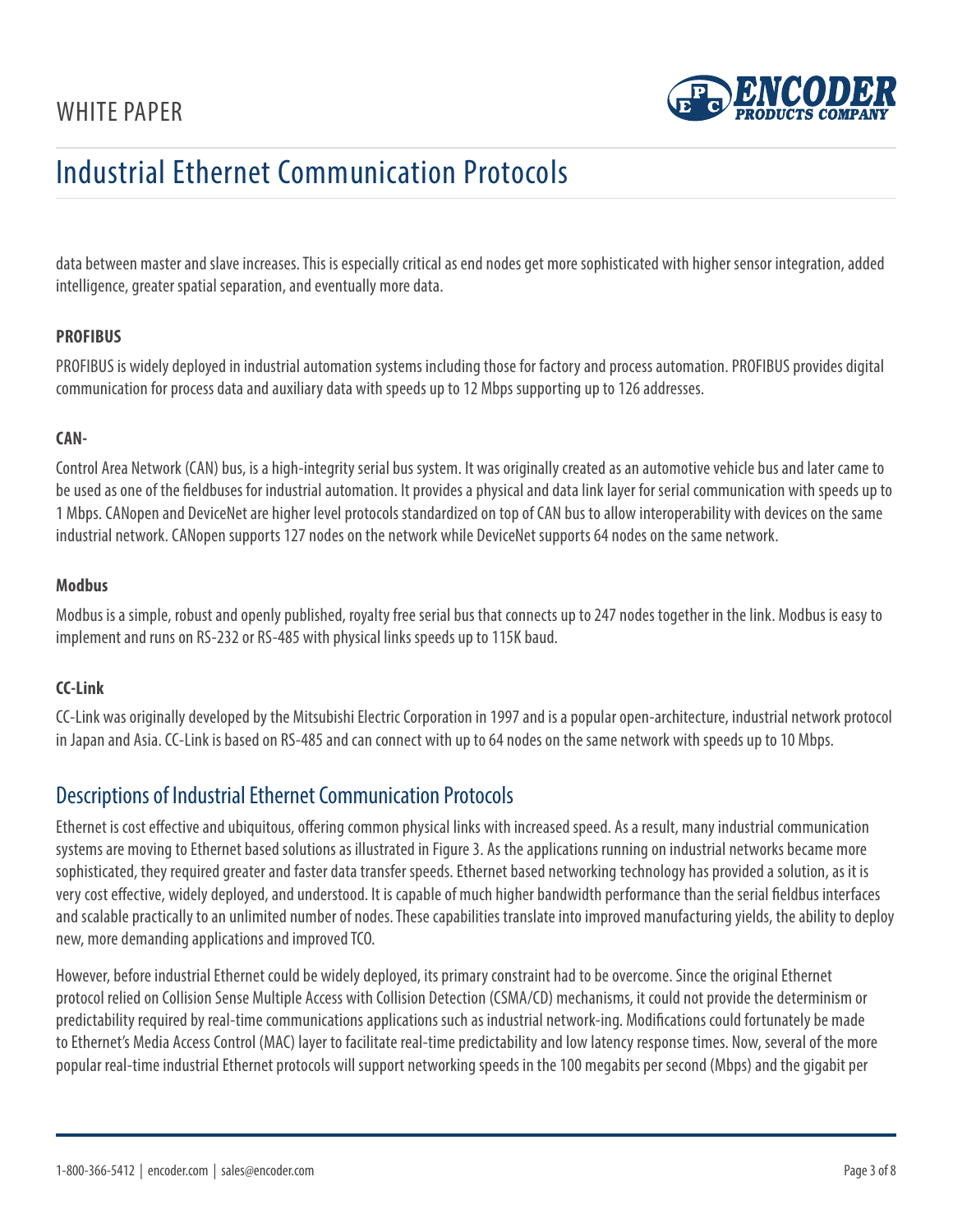

second (Gbps) range going forward. The most prominent real-time Ethernet protocols today include EtherCAT, EtherNet/IP, PROFINET, POWERLINK, Sercos III, Modbus TCP, and CC-Link IE. Ethernet also enables flexible network topologies that scale with the number of network nodes.

Ethernet communications using standard TCP/UDP/IP are nondeterministic, with typical cycle times greater than 1000 ms, and packets subject to collision on the wire. Some Industrial Ethernet protocols use a modified Media Access Control (MAC) layer to achieve low latency and deterministic responses.

Table 1 illustrates the umbrella organizations responsible for each Industrial Ethernet type discussed here.

Figure 5 on the following page illustrates how the Industrial Ethernet protocols relate to standard TCP/UDP/IP based Ethernet, together with their MAC layer modifications. Ethernet/IP, Modbus, and standard PROFINET protocols are completely TCP/UDP/IP based. Standard Ethernet switches and controllers can be used in the network (Figure 5a). For PROFINET RT and POWERLINK, process data is carried over TCP/UDP/IP with timing controlled by a process data driver. Standard Ethernet switches, hubs, and controllers can be used in the network (Figure 5b). For PROFINET IRT, CC-Link IE, SERCOS, and EtherCAT, process data is carried over TCP/UDP/IP with timing controlled by a process data driver. Special Ethernet link layer/MAC hardware is required for protocol slave devices to realize determinism (Figure 5c).

Nearly all Industrial Ethernet protocols, if not entirely TCP/UDP/IP based, provide some mechanism to encapsulate and carry standard Ethernet frames, (for example Ethernet-Over EtherCAT - EOE).

When using an Ethernet packet sniffer such as Wireshark, most Industrial Ethernet frames are identified by checking the ETHERTYPE ID eld. Table 2 illustrates how each of the different Industrial Ethernet types are detected using the Ethernet frame ETHERTYPE ID.



*Figure 3: Industrial Ethernet Market Share 2017: Source: HMS*

| <b>Industrial Ethernet</b><br>Protocol | Organization                   | Contact                        |
|----------------------------------------|--------------------------------|--------------------------------|
| <b>PROFINET</b>                        | PN <sub>0</sub>                | www.pro bus.com                |
| <b>POWERLINK</b>                       | <b>ESPG</b>                    | www.ethernet-<br>powerlink.org |
| Ethernet/IP                            | <b>ODVA</b>                    | www.odva.org                   |
| <b>EtherCAT</b>                        | ETG                            | www.ethercat.org               |
| <b>SERCOS III</b>                      | <b>SERCOS</b><br>International | www.sercos.org                 |
| <b>MODBUS TCP</b>                      | Modbus<br>Organization         | www.modbus.org                 |
| <b>CC-Link IE</b>                      | <b>CLPA</b>                    | www.cc-link.org                |

*Table 1: Industrial Ethernet organizations*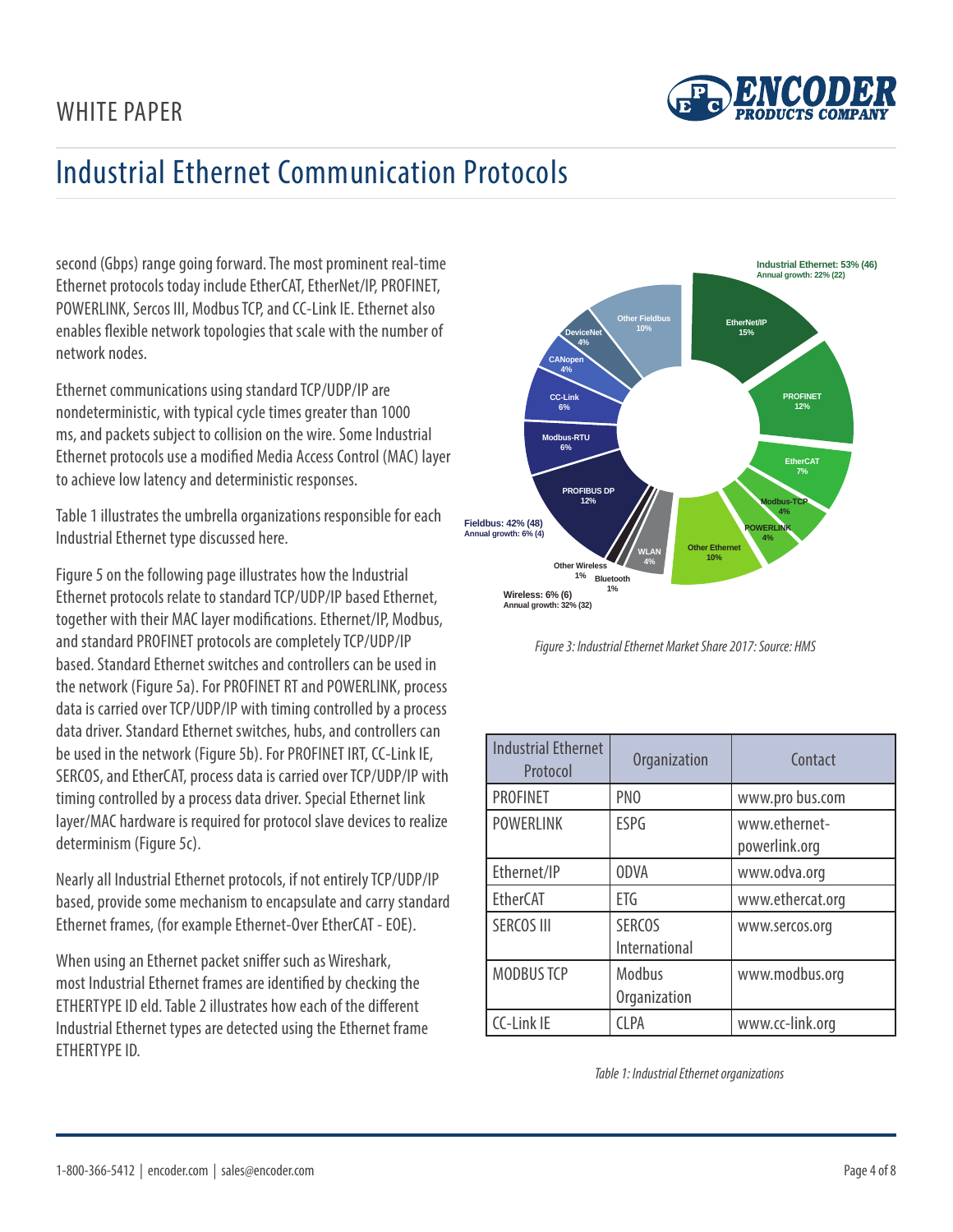## WHITE PAPER



## Industrial Ethernet Communication Protocols



*Figure 5: Basis for Industrial Ethernet protocols. Source: ETG*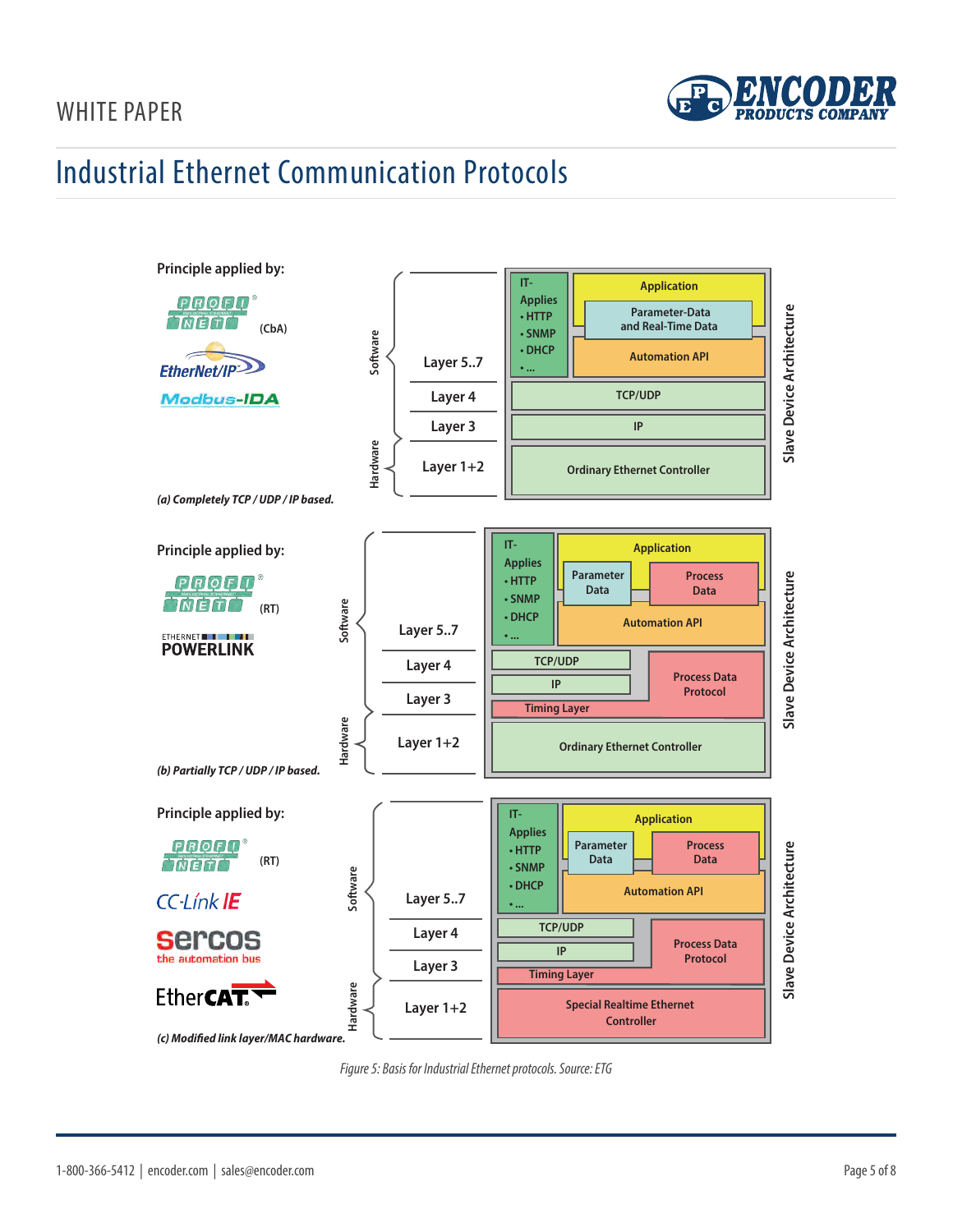

### <span id="page-6-0"></span>Ether**Net/IP** Ethernet/IP

EtherNet/IP is an industrial Ethernet protocol originally developed by Rockwell Automation that is now managed by the Open DeviceNet Vendors Association (ODVA). Unlike EtherCAT, which is a MAC-layer protocol, EtherNet/ IP is an application-layer protocol built on top of TCP/IP. EtherNet/IP uses standard Ethernet physical, data link, network and transport layers, while using the Common Industrial Protocol (CIP) on top of TCP/IP. CIP provides a common set of messages and services for industrial automation control systems, where it can be used with multiple physical layer media. For example, CIP over CAN bus is called DeviceNet, CIP over a dedicated network is called ControlNet, and CIP over Ethernet is called EtherNet/IP. EtherNet/IP establishes communication from one application node to another through CIP connections over a TCP connection; multiple CIP connections can be established over one TCP connection.

EtherNet/IP uses standard Ethernet with switches, thus it can have an unlimited number of nodes in a system. This enables one network across many different end points in a factory floor. Ethernet/IP offers complete producer-consumer service and enables very efficient slave peer-to-peer communications. EtherNet/IP is compatible with many standard Internet and Ethernet protocols, but has limited real-time and deterministic capabilities without careful network planning.



### **PROFINET**

PROFINET is widely used by major industrial equipment manufacturers such as Siemens and GE. It has three different classes: (1) PROFINET Class A provides access to a PROFIBUS network through proxy, bridging Ethernet and PROFIBUS with a remote procedure calling on TCP/IP. Its cycle time is approximately 100 ms, and is primarily used for parameter data and cyclic I/O. The typical application includes infrastructure and building automation. (2) PROFINET Class B, also referred as PROFINET Real-Time (PROFINET RT), introduces a softwarebased real-time approach and has reduced the cycle time to approximately 10 ms. Class B is typically used in factory automation and process automation. (3) PROFINET Class C (PROFINET IRT), is Isochronous and real-time, requiring special hardware to reduce the cycle time to less than 1ms to deliver sufficient performance on the real-time industrial Ethernet for motion control operations.

PROFINET RT can be used in PLC-type applications, while PROFINET IRT is a good fit for motion applications. Branch and Star are the common topology used for PROFINET. Careful topology planning is required for PROFINET networks to achieve the required performance of the system.

# Ether**CAT**<sup>+</sup> EtherCAT

EtherCAT was originally developed by Beckhoff to enable on-the-fly MAC packet processing and deliver real-time Ethernet to automation applications. It can provide scalable connectivity for entire automation systems, from large PLCs all the way down to the I/O and sensor level.

EtherCAT is a protocol optimized for process data, using standard IEEE 802.3 Ethernet Frames. Each slave node processes its datagram and inserts the new data into the frame while each frame is passing through. The process is handled in hardware (at the MAC layer) so each node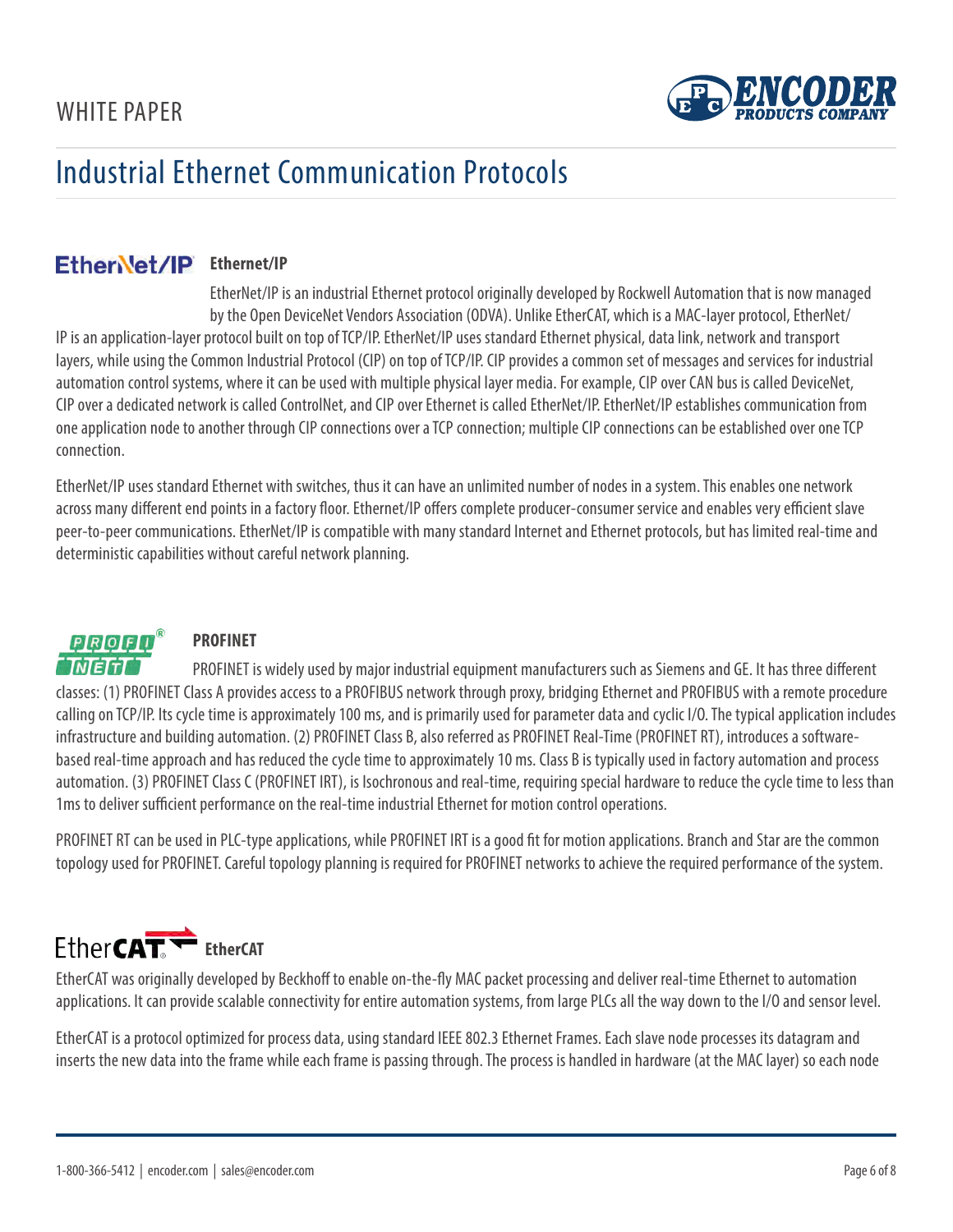

<span id="page-7-0"></span>introduces minimum processing latency, enabling the fastest possible response time. EtherCAT is a MAC layer protocol and is transparent to any higher level Ethernet protocols such as TCP/IP, UDP, Web server, etc. It can connect up to 65,535 nodes in a system The EtherCAT master can be a standard Ethernet controller, thus simplifying the network configuration. Due to the low latency of each slave node, EtherCAT delivers flexible, low-cost and network-compatible industrial Ethernet solutions.

# **SERCOS**

## **SERCOS III**

Sercos III is the third generation of Serial Real-time Communication System (Sercos). It combines on-the-fly packet processing for delivering real-time Ethernet with standard TCP/IP communication to deliver low latency industrial Ethernet. Much like EtherCAT, a Sercos III slave processes the packet by extracting and inserting data to the Ethernet frame on-the-fly to achieve low latency. Sercos III separates input and output data into two frames. With cycle times from 31.25 microseconds, the speed rivals that of EtherCAT and PROFINET IRT. Sercos supports ring or line topology. Sercos III is limited to 511 slave nodes in one network and is most used in servo drive controls.

## **CC-Link IE Elield** CC-Link IE

CC-Link IE is the industrial Ethernet technology of CC-Link, which was originally developed by the Mitsubishi Electric Corporation. CC-Link IE has two versions: CC-Link IE Control and CC-Link IE Field. CC-Link IE Control is intended for controller-tocontroller communications and is limited to 120 nodes per network. CC-Link IE Field is intended for I/O communications and motion control, and is limited to 254 nodes per network. CC-Link IE leverages the Ethernet data link layer, and its control frames are directly embedded in the Ethernet frame. Only ring topology is supported in CC-Link, without switches. This can provide network redundancy, but only a limited number of nodes can be supported in a network, and the cycle time is dependent on the number of the nodes in the network.



### **Powerlink**

POWERLINK was originally developed by B&R. Ethernet POWERLINK is implemented on top of IEEE 802.3 and, therefore, allows a free selection of network topology, cross connect and hot plug. It uses a polling and time slicing mechanism for realtime data exchange. A POWERLINK master or Managed Node controls the time synchronization through packet jitter in the range of tens of nanoseconds. Such a system is suitable for all kinds of automation systems ranging from PLC-to-PLC communication and visualization down to motion and I/O control. Barriers to implement POWERLINK are quite low due to the availability of open-source stack software. In addition, CANopen is part of the standard which allows for easy system upgrades from previous fieldbus protocols.